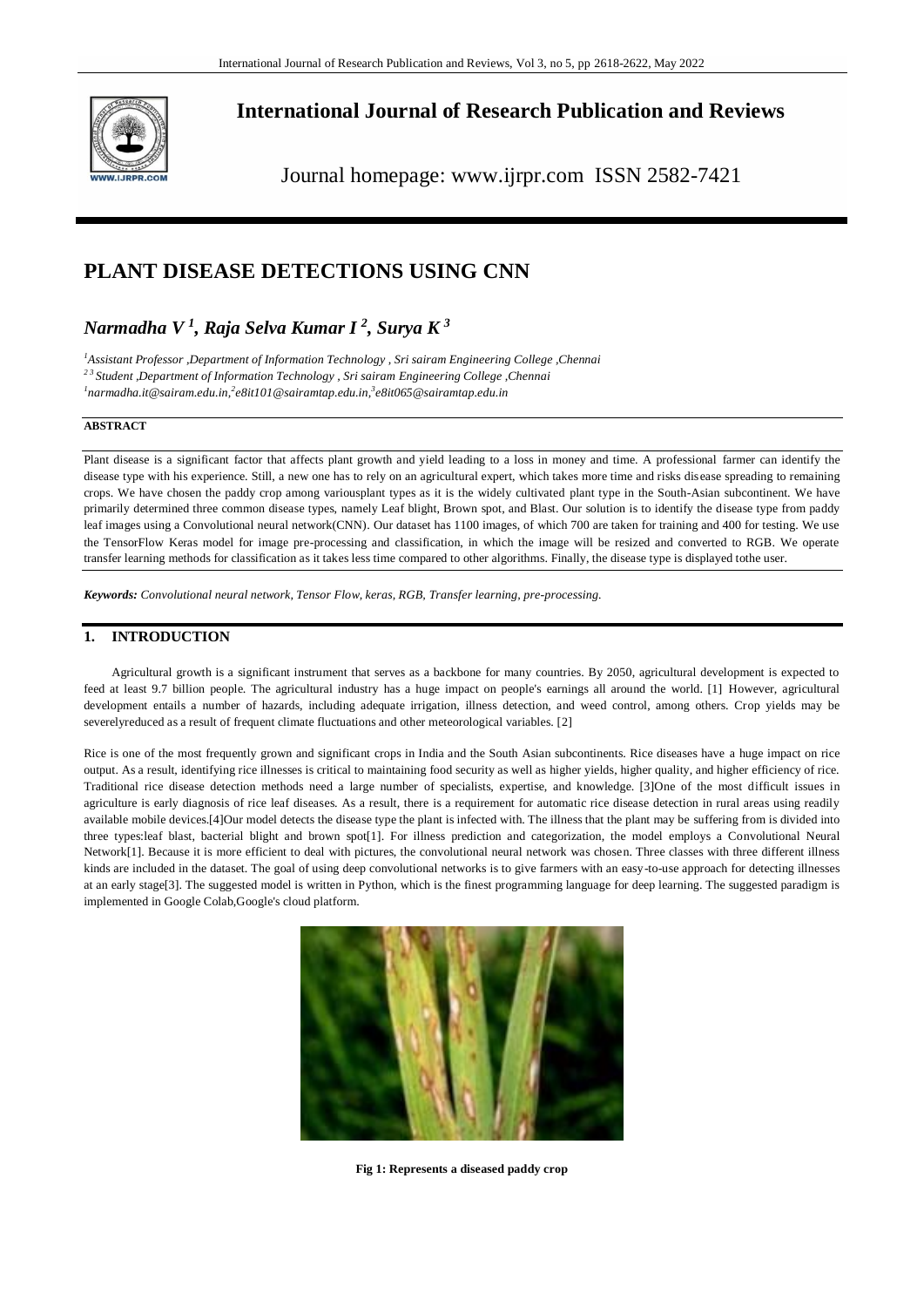These are the following contents that will be discussed in this paper. Literature survey has been taken with different ideas in the field of agriculture In Section ll. Background study in Section lll Propose model and implementation are presented in Section lV. Conclusion and References are given in Section V.

# **2. RELATED WORK**

Suraksha et al. [5] present a technique that uses data mining  $\&$  image processing techniques to predict the disease that the paddy crop is suffering from. Using feature extraction and data mining approaches, they offer a model for detecting illnesses that affect paddy plants in the study.

Using CNN and SVM classifiers, R Rajmohan et al [6] suggested a technique for detecting the sickness that the crop is affected by. For image processing, their model employs feature extraction and an SVM classifier. They've shot 250 photos thus far. They tested 50 photographs and trained the model with the remaining 200 images. They've also created a mobile app that takes a picture of the infected plant, zooms it in and crops it, then uploads it and sends a notification to the user.

Lipsa Barik [7] suggested an image processing technique for identifying Rice disease regions. The author has suggested a model that not only recognizes the disease that is afflicting the rice plant, but also the diseased location. The author employed image processing and machine learning techniques such as Nave Bayes and Support Vector Machines to classify the data. Following the forecast, the severity of the sickness is determined, and it is then divided into various categories.

Jayanthi, G. et.al [8] proposed the model in analysing the automatic rice disease classification with the help of image processing techniques. This paper proposes a detailed study regarding the different image classification algorithms.

# **3. TYPES OF PADDY PLANT DISEASE**

The primary aim of this study is to identify the illness that is afflicting the paddy crop. The illnesses that we considered are detailed below.

### **1) Leaf blast:**

Leaf blast is one of the most serious diseases that affects rice plants. It can damage different sections of the leaf as shown in Fig 1. This disease is more common in areas with regular rains, cold temperatures, and low soil moisture. Spots with dark green borders can be used to identify this illness. Brown spots can readily mistaken with them. When completely developed, this disease has the potential to destroy the entire leaf. It may be controlled by flooding the field as often as feasible. It can also be controlled by applying nitrogen fertilizer in two or more treating methods [11].

### **2) Bacterial leaf blight:**

The white and yellow stripes on paddy leaves caused by bacterial leaf blight disease are clearly identifiable. By looking the youngest leaf, which will appear to be pale yellow, we can tell if the plant is affected by bacterial leaf blight. Excess nitrogen fertilizer should be avoided, and after harvesting the crop, stubble and straw should be ploughed into the soil to prevent the plant from being damaged. [9].

#### **3) Brown spot:**

The brown spot disease infects paddy crops, causing black patches on the leaves. The most common symptoms are the loss of a substantial percentage of the leafs, the death of seedlings, and the appearance of brown patches or black spots. It's a fungal infection. It results in a reduction in both number and quality. Brown spot is responsible for 5% of overall yield loss in South and Southeast Asia[2]. By feeding the rice plant with the proper nutrients, we can ensure that it is not infected with this illness. Chemically treating seeds can also be beneficial since it reduces the risk of infection[11].

#### **4) Proposed model:**

Neural networks are a sophisticated algorithm series that uses copy processing to identify a link between a collection of data. They're commonly utilized in corporate enterprise planning, trading, and analytics, as well as medical and product maintenance. They are the most often utilized fraud detection in commercial applications, and they also play an important role in the medical world by identifying illnesses including brain tumors, breast cancer, and diabetes. [5]Convolutional neural network(CNN) is the best form of neural network for working with pictures out of all the other varieties. Convolutional neural networks come in a variety of designs, including ResNet, LeNet-5, Alexnet, Dense Net, Inception, and VGG 16t, to name a few. These designs are recognized for their superior feature extraction, which may be used to image classification, picture segmentation, object recognition, and other tasks.We picked transfer learning from among these architectures since it allows us to deal with a large number of pictures. The transfer learning technique focuses on using the model's past expertise with other problems to solve an issue. It is a common deep learning technique that use a pre-trained model that has beentrained on a different issue to tackle problems across a broad range of domains, such as Image Processing. The Developed Model Approach and the Pre-Trained Model Approach are the two most popular ways to transfer learning..i)Selecting source task,ii)building source model,iii)reusing the model,iv)adjusting the model are the four key phases in the developed model approach that must be followed when utilizing transfer learning. Selecting the Source model, reusing the model, and adjusting the model are the three key phases in the Pre-trained Model Approach. [10] Transfer learning is frequently utilized to solve predictive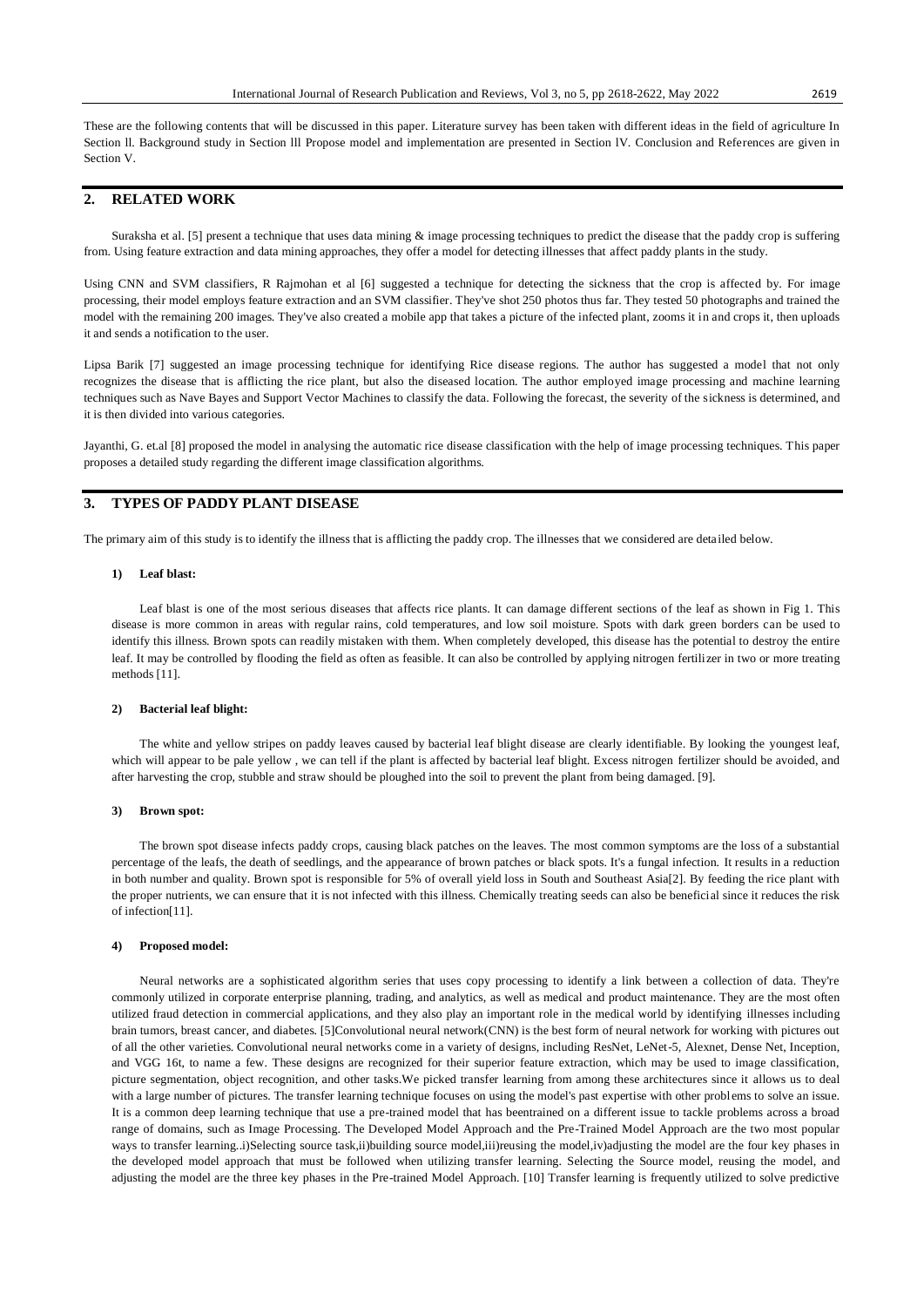modeling issues using picture data. When compared to other CNN models, this technique is frequently utilized since it typically produces superior results. Transfer Learning methods have three primary advantages: a higher start, a steeper slope, and a higher asymptote. [10]





## **4. IMPLEMENTATION**

### **1) Image Augmentation:**

For better performance and learning experience in neural networks, a vast number of datasets are used. Image augmentation methods reused to virtually enhance the quantity of the training data, which aids the performance of the neural network classifier. It generates training images artificially through combining numerous processing methods such as shears, flips as in Fig :2, arbitrary rotations and shifts such as left and right shifts.

#### **2) Convolution step:**

In mathematics, convolution is a derivative function that derived from two supplied functions through integration and expresses how the shape of one is modified by the other. To obtain the feature matrix, a kernel matrix is taken and multiplied with the image matrix in the convolution stage. There are 13 Convolutional Layers in total, with 2 Convolutional Layers of, 2 Convolutional Layers of 128 channel 3x3 kernel and same padding, 6 Convolutional Layers of 512 channel 3x3 kernel and samepadding, 3 Convolutional Layers of 256 channel 3x3 kernel and same padding and 64 channel 3x3 kernel and same padding. Each layer now has a Rectified Linear Unit activation function.

### **3) Pooling Step:**

One of the most crucial steps in the Convolutional neural network is this step. In Convolutional Neural Network, it is down sampling approach that is used. The primary goal of implementing pooling is to lower the image's spatial size. Min pooling, Average pooling and Max pooling are the three types of pooling. We used the maximum pooling strategy in our mode.

### **4) Full Connection Step:**

To convert a matrix to a one-dimensional vector, a completely linked layer is needed. Our network's pooling layer creates a matrix as an output, which serves as an input for the fully connected layer. The dense() layer performs linear operations after converting a matrix into a long vector using the flatten() method. The activation functions are Relu() and Softmax.1 Dense layer of 4096 units, and 1 dense layer softmax layer of 4 units are the dense layers. Both the dense layer of 4097 units and the relu function have been utilized to prevent negative values from being passed across the network. We used a two-unit dense layer with softmax.

### **5. EXPERIMENTAL ANALYSIS RESEARCH**

The model accurately predicts which disease the rice plant would be infected from after being tested with the testing data. Using the transfer learning method, we were able to obtain a 98 percent accuracy rate as shown in Fig 3. Transfer learning is an effective method for solving complex deep learning problems, particularly. image-based challenges. When we have a complex challenge to address, this set of architectures might be quite useful.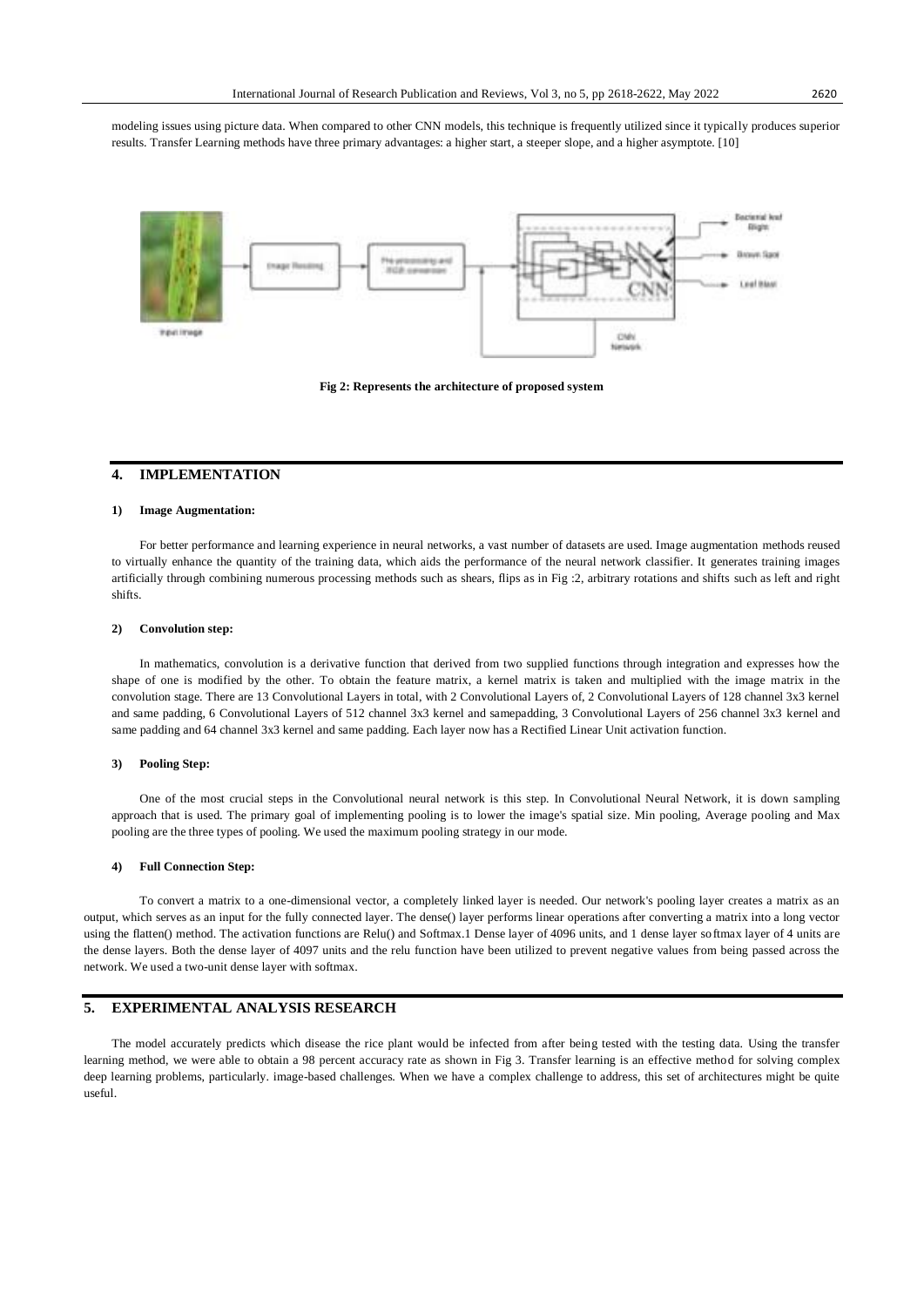

**Fig 3:Graph Representation for Epoch vs Accuracy**



**Fig 4: Brown spot Disease**



**Fig 5: Blast Disease**